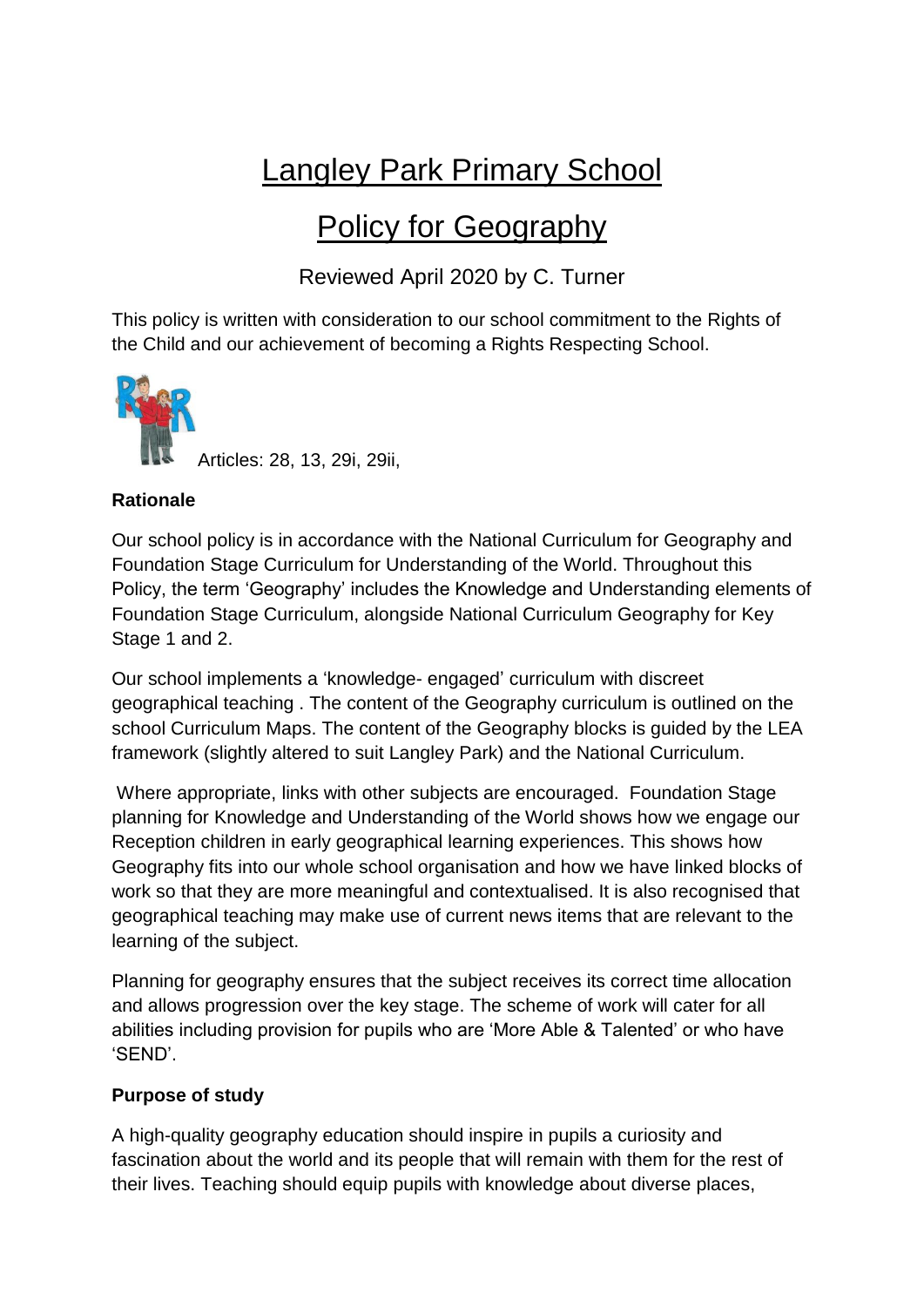people, resources and natural and human environments, together with a deep understanding of the Earth's key physical and human processes. As pupils progress, their growing knowledge about the world should help them to deepen their understanding of the interaction between physical and human processes, and of the formation and use of landscapes and environments. Geographical knowledge provides the tools and approaches that explain how the Earth's features at different scales are shaped, interconnected and change over time.

### **Aims**

The national curriculum for geography aims to ensure that all pupils:

 $\Box$  develop contextual knowledge of the location of places, seas and oceans, including their defining physical and human characteristics

 $\Box$  understand the processes that give rise to key physical and human geographical features of the world, how these are interdependent and how they bring about spatial variation and change over time

 $\Box$  are competent in the geographical skills needed to:

 $\Box$  collect, analyse and communicate with a range of data gathered through experiences of fieldwork that deepen their understanding of geographical processes

 $\Box$  interpret a range of sources of geographical information, including maps, diagrams, globes, aerial photographs and Geographical Information Systems (GIS)

 $\Box$  communicate geographical information in a variety of ways, including through maps and writing at length.

#### **Subject content**

#### **Key stage 1**

Pupils should develop knowledge about the world, the United Kingdom and their locality. They should understand basic subject-specific vocabulary relating to human and physical geography and begin to use geographical skills, including first-hand observation, to enhance their locational awareness.

### **Pupils should be taught to:**

#### **Location knowledge**

 $\Box$  name and locate the world's seven continents and five oceans

 $\Box$  name, locate and identify characteristics of the four countries and capital cities of the United Kingdom and its surrounding seas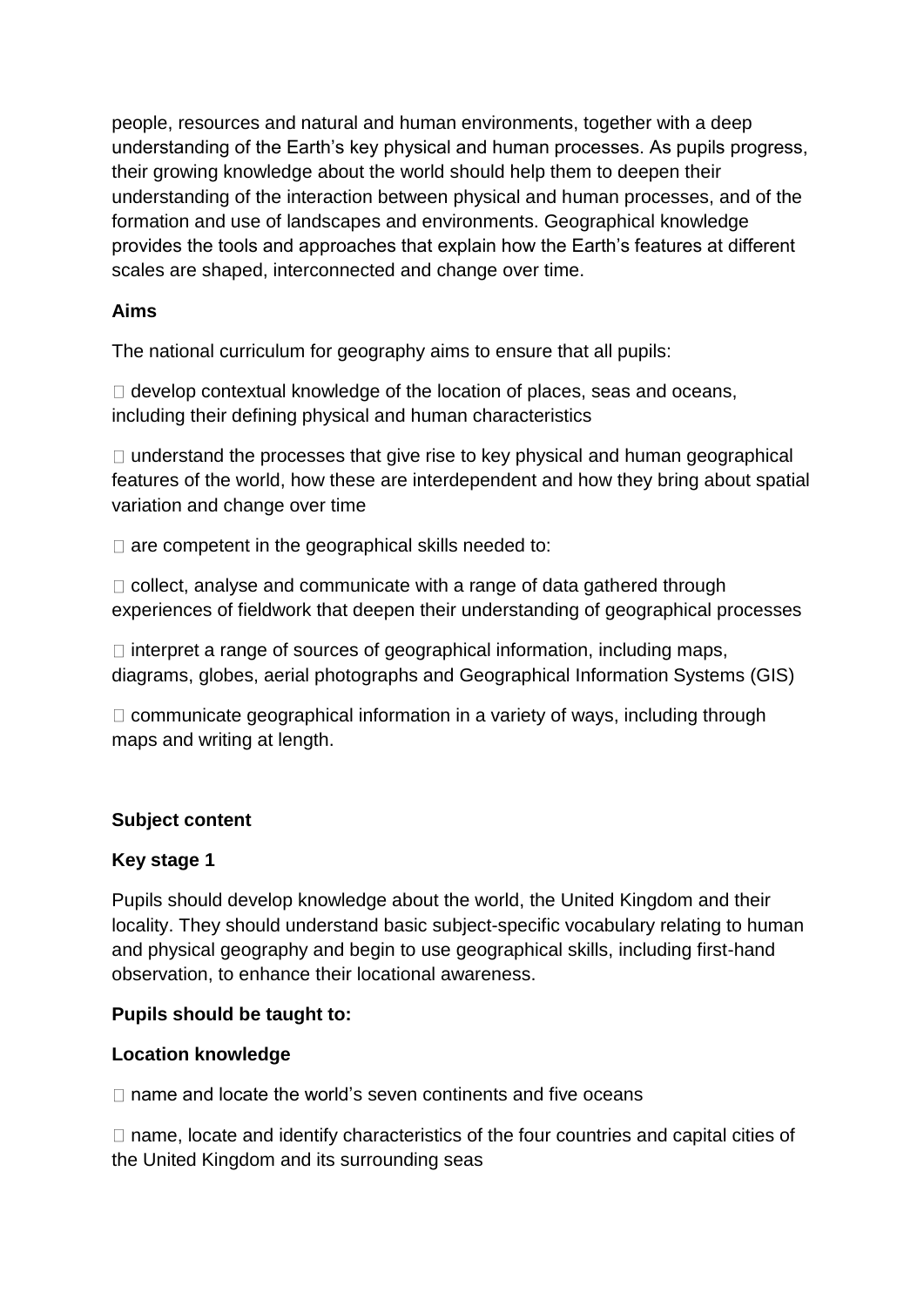#### □ Place knowledge

 $\Box$  understand geographical similarities and differences through studying the human and physical geography of a small area of the United Kingdom, and of a small area in a contrasting non-European country

### **Human and physical geography**

 $\Box$  identify seasonal and daily weather patterns in the United Kingdom and the location of hot and cold areas of the world in relation to the Equator and the North and South Poles

 $\Box$  use basic geographical vocabulary to refer to:

 $\Box$  key physical features, including: beach, cliff, coast, forest, hill, mountain, sea, ocean, river, soil, valley, vegetation, season and weather

 $\Box$  key human features, including: city, town, village, factory, farm, house, office, port, harbour and shop

### **Geographical skills and fieldwork**

 $\Box$  use world maps, atlases and globes to identify the United Kingdom and its countries, as well as the countries, continents and oceans studied at this key stage

 $\Box$  use simple compass directions (North, South, East and West) and locational and directional language (e.g. near and far; left and right) to describe the location of features and routes on a map

 $\Box$  use aerial photographs and plan perspectives to recognise landmarks and basic human and physical features; devise a simple map; and use and construct basic symbols in a key

 $\Box$  use simple fieldwork and observational skills to study the geography of their school and its grounds and the key human and physical features of its surrounding environment.

### **Key stage 2**

Pupils should extend their knowledge and understanding beyond the local area to include the United Kingdom and Europe, North and South America. This will include the location and characteristics of a range of the world's most significant human and physical features. They should develop their use of geographical tools and skills to enhance their locational and place knowledge.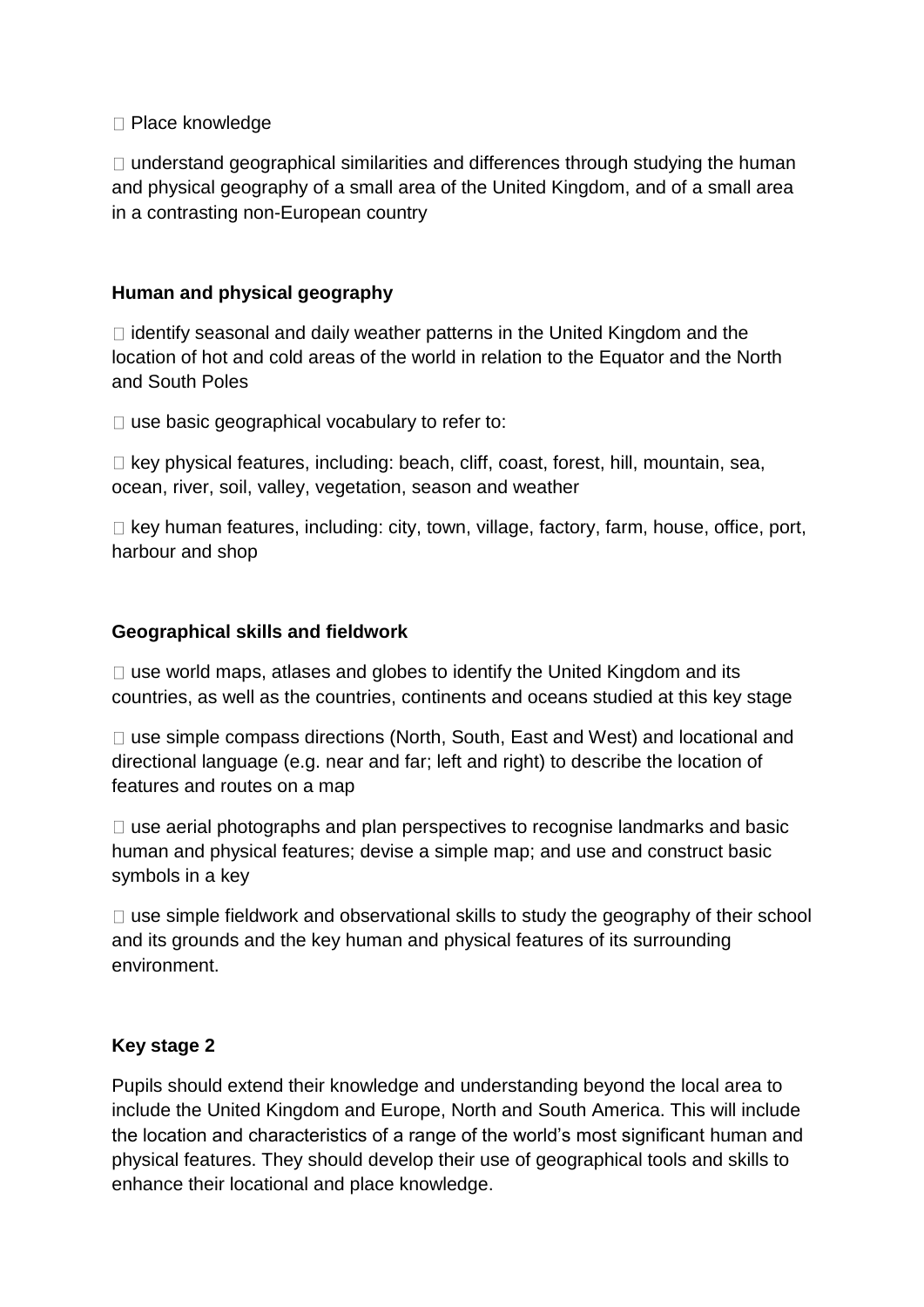### **Pupils should be taught to:**

## **Location knowledge**

 $\Box$  locate the world's countries, using maps to focus on Europe (including the location of Russia) and North and South America, concentrating on their environmental regions, key physical and human characteristics, countries, and major cities

 $\Box$  name and locate counties and cities of the United Kingdom, geographical regions and their identifying human and physical characteristics, key topographical features (including hills, mountains, coasts and rivers), and land-use patterns; and understand how some of these aspects have changed over time

 $\Box$  identify the position and significance of latitude, longitude, Equator, Northern Hemisphere, Southern Hemisphere, the Tropics of Cancer and Capricorn, Arctic and Antarctic Circle, the Prime/Greenwich Meridian and time zones (including day and night)

### **Place knowledge**

 $\Box$  understand geographical similarities and differences through the study of human and physical geography of a region of the United Kingdom, a region in a European country, and a region within North or South America

## **Human and physical geography**

 $\Box$  describe and understand key aspects of:

 $\Box$  physical geography, including: climate zones, biomes and vegetation belts, rivers, mountains, volcanoes and earthquakes, and the water cycle

 $\Box$  human geography, including: types of settlement and land use, economic activity including trade links, and the distribution of natural resources including energy, food, minerals and water

### **Geographical skills and fieldwork**

 $\Box$  use maps, atlases, globes and digital/computer mapping to locate countries and describe features studied

 $\Box$  use the eight points of a compass, four and six-figure grid references, symbols and key (including the use of Ordnance Survey maps) to build their knowledge of the United Kingdom and the wider world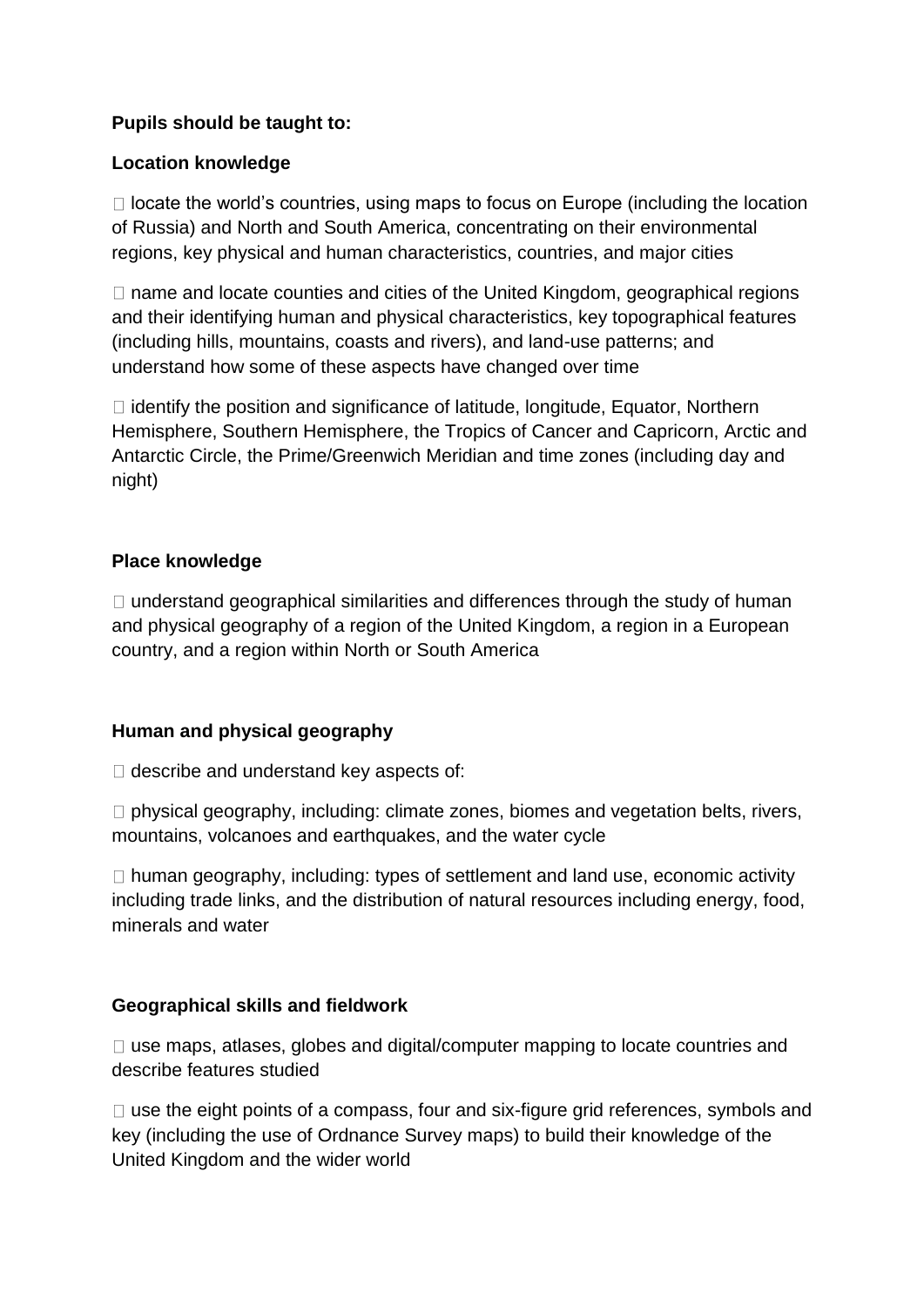$\Box$  use fieldwork to observe, measure and record the human and physical features in the local area using a range of methods, including sketch maps, plans and graphs, and digital technologies.

### **Teaching Methods**

A variety of methods are to be employed in the teaching of Geography, which will afford pupils access to a range of resources and ensure that they are encouraged to develop their potential to the full.

Teachers are expected to utilise many differing techniques and approaches to ensure that the Geography Curriculum is constantly made interesting, interactive and alive.

These may include:

- $\Box$  Knowledge given by the teacher
- $\Box$  Use of the local environments for fieldwork.
- $\Box$  Creative activities building models, showing routes.
- $\Box$  Individual and group enquiry, especially where resources are limited.
- $\Box$  Use of video and films.
- $\Box$  Using outside speakers.
- $\Box$  Visits to places of relevance to the topic, e.g. farm, beach etc.
- $\Box$  Use of IT. simulations and use of World Wide Web.
- $\Box$  Use of relevant books, pamphlets, leaflets, maps, postcards, atlases etc.
- $\Box$  Role play and drama to create empathy.
- □ Photographs and satellite images.

### **Fieldwork**

It is always advisable to base learning on first hand experience and teachers are encouraged to focus attention on the opportunities available in the local area. This will necessitate the exploration of the world beyond the classroom.

All teachers are encouraged to organise visits that will enable pupils to extend their knowledge of the world around them e.g. the seaside and local walkways and woods.